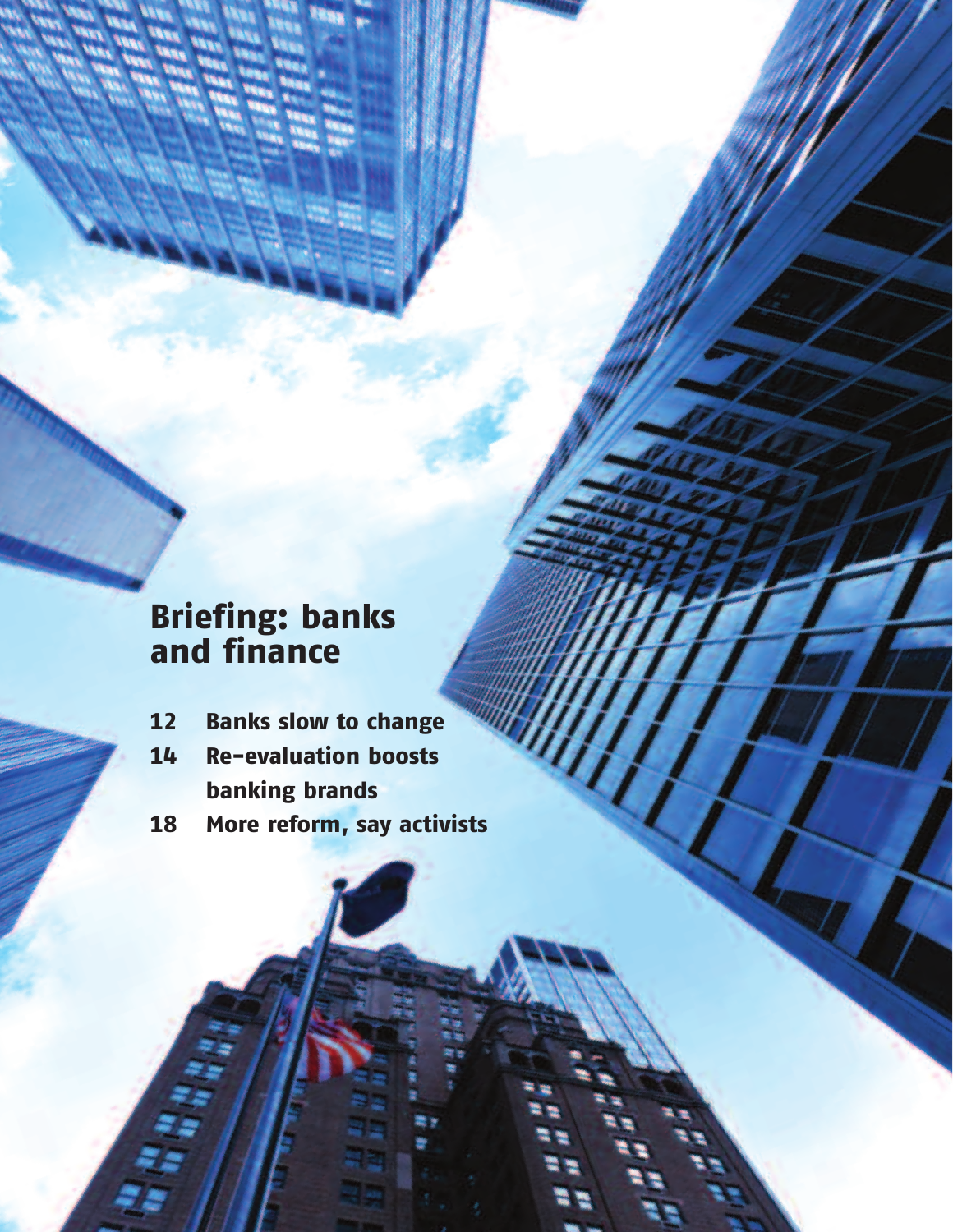

## Regulation and reform Resistance to rules

#### By Oliver Wagg

Resistance to bank regulation within the sector was strong in the lead-up to the successful US Senate banking reform vote in May, despite public furore over Wall Street excesses

The recent US Senate grilling of Goldman<br>
Sachs executives neatly reveals a root cause of the US financial crisis. After senior executives at the Wall Street icon were compared to bookies, Republican senator John Ensign said: "In Las Vegas most people know that the odds are stacked against them. On Wall Street they manipulate the odds while you're playing the game."

This alleged market manipulation is at the centre of a Securities and Exchange Commission lawsuit that alleges Goldman defrauded clients by marketing a subprime mortgage product it had bet against. In its defence the bank called the lawsuit "completely unfounded", adding: "We did not structure a portfolio that was designed to lose money."

The hearings highlight the heated debate over the role of banks and whether speculative, highly risky activities should be combined under the same roof as the stewardship of the public's savings and loans. Should banks be charged with safeguarding their clients' interests or make money for shareholders and executives, some of whom are taking home billions in bonuses? As Goldman Sachs chief executive Lloyd Blankfein bluntly put it in a January testimony to the US Senate: "We are not a fiduciary."

Regulators have very different ideas. US senators responded to public calls for accountability in the financial sector by approving in May a far-reaching financial regulatory bill. Announcing the breakthrough – described as the biggest overhaul of the banking sector since the 1930s – US president Barack Obama lambasted Wall Street for resisting reform.

"The recession we're emerging from was primarily caused by a lack of responsibility

### *"On Wall Street they manipulate the odds while you're playing the game" John Ensign, US Senate*

and accountability from Wall Street to Washington," Obama said. "That's why I made passage of Wall Street reform one of my top priorities, so that a crisis like this does not happen again."

Throughout what had been a very bumpy passage through Senate, which followed the December passing of the bill by the House of Representatives, Democrats fended off most major changes sought by Republicans and some members of their own party. They were eventually joined by three Republicans in a 60-40 vote to end debate on the bill.

Michelle Chan, California-based director of Friends of the Earth's Green Investments programme, says that members of the US Congress, Republican and Democrat, want to look like crusaders for reform.

"And of course the electorate is very keen to rein in the excesses on Wall Street," she says. But she suggests there are huge questions as to whether and how the ultimate financial reform package which emerges out of the Senate will have enough clout to essentially prevent a repeat of another financial meltdown.

### Splitting up is hard to do

The passage of the bill through the Senate triggered a conference between delegates from the Senate and the House to reconcile their differences on the legislation to form one compromise bill. That bill would need to be approved by both chambers by simple majority votes before going to the president to sign into law.

Both the final versions of the bills require most derivatives to be traded through third parties, with the intent of increasing transparency. But the Senate bill clamps down on banks finding exemption from some of the new rules.

The reform measures aim to rein in big firms' use of high-risk practices blamed for the global financial crisis and put an end to taxpayer-funded bailouts of banks previously deemed "too big to fail". They also aim to curb the sector's largely unregulated derivatives business and include several measures aimed at increasing the transparency and accountability at the US Federal Reserve.

Friend's of the Earth's Chan attributes the banks' lack of enthusiasm for reform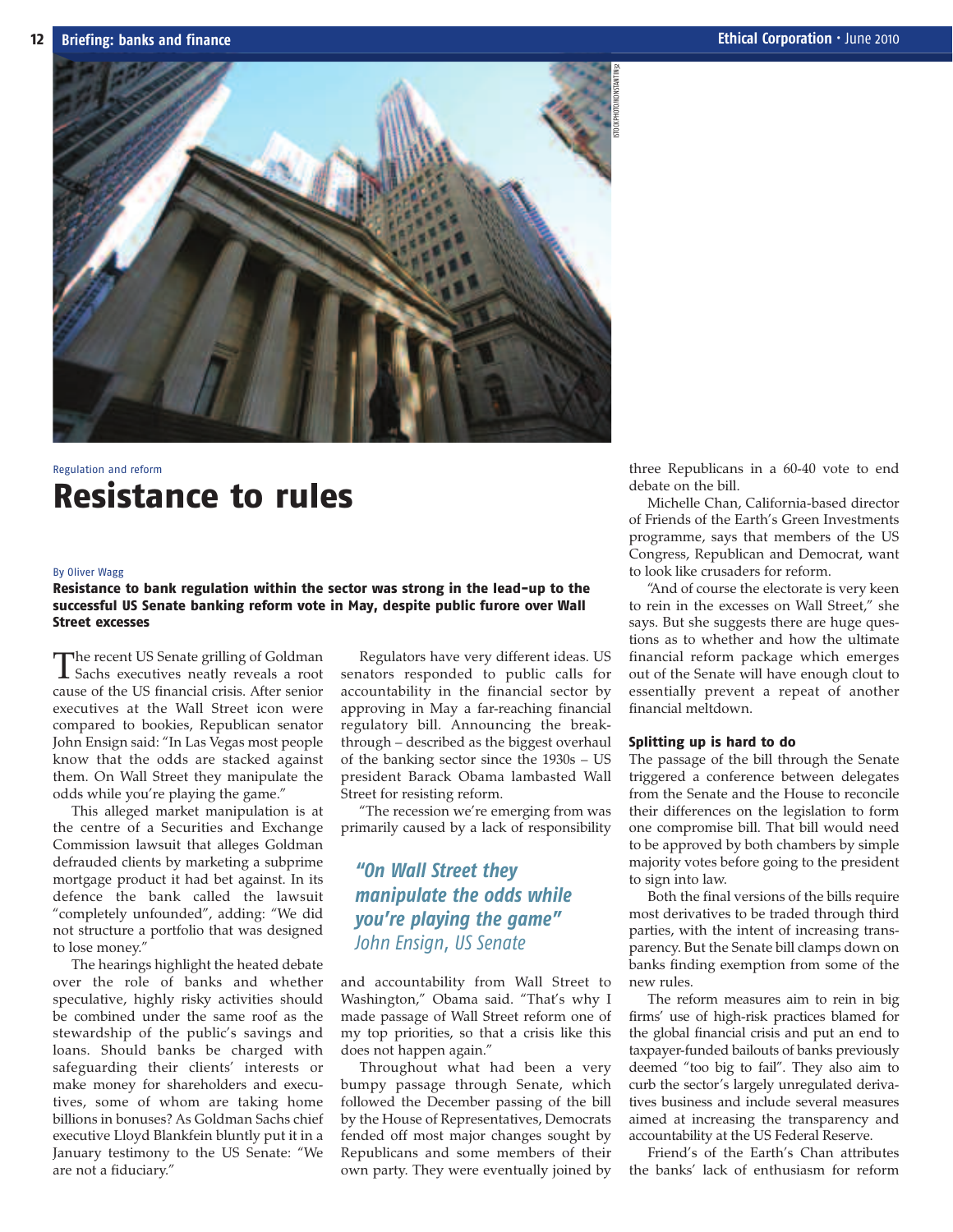### The Volcker Rule

US president Barack Obama proposed in January that "banks will no longer be allowed to own, invest, or sponsor hedge funds, private equity funds, or proprietary trading operations for their own profit, unrelated to serving their customers".

Named the Volcker Rule, after former Federal Reserve chairman Paul Volcker, the proposal means two major reforms to banks:

- **•** Derivative products should be sold and cleared through conventional exchanges, which are transparent and can be properly supervised.
- **•** A new resolution regime for banks, to replace "too big to fail".

Volcker is not advocating a return to Glass-Steagall – a bill that separated investment and commercial banking activities – or a stipulation that retail banks should be prohibited from engaging in investment banking. And the impact of the new US legislation remains to be seen. Meanwhile, politicians and campaigners

to the profit-making potential of the sector's over-the-counter (OTC) derivative operations.

"OTC derivatives remain a very large profit centre at many banks, even during the downturn," Chan says. New rules – including the so-called Volcker Rule (see box) – may be "very scary to the banks because [the changes represent] a challenge to their business model." The derivatives bill that came out of the Senate may require banks such as Citigroup, and Bank of America, now that it's part of Merrill Lynch, to spin off their derivatives trading.

### Bailouts, but little duty of care

Keen to prevent systemic financial market meltdown, governments acted swiftly to buy stakes in failing banks during the fallout of 2008. But recent data and government hearings indicate the resulting state ownership failed to spur business recovery or foster improved environmental and social stewardship.

A recent US government report revealed the biggest Wall Street banks actually slashed their small business loan portfolios by 9% between 2008 and 2009, more than double the rate at which they cut their overall lending.

"Big banks pulled back on everyone, but they pulled back hardest on small businesses," says Elizabeth Warren, chairwoman of the Troubled Asset Relief Program oversight committee, charged with managing the US government's financial stabilisation package effort.



**Too much playing the market**

alike have taken aim at the UK government's lackadaisical approach to environmental, social and governance (ESG) stewardship at the newly acquired financial institutions.

A UK select committee hearing into the banks' use of taxpayer money in March saw MPs quiz officials from the Treasury and UK Financial Investments (UKFI) – the government-owned corporation set up to manage these stakes. The sometimes stormy session revealed the government had placed no environmental or sustainability conditions on the operations of the banks, other than limits on executive pay and lending.

UKFI officials struggled to justify direct intervention in a government-owned bank's business other than if it took any

### *Regulators are failing to tackle the causes of the financial crisis*

actions to harm its value.

Asked if there was anything that a bank might do in terms of environmental sustainability that might actually prompt UKFI to take some action, its chief executive, Robin Bundenberg, said: "It comes down to the impact on value and that is quite a broad issue because where a company's reputation is brought into question, that often does have a very direct impact on value."

Campaigners say the government is missing a big opportunity. UKFI, at the minimum, should follow standard good practice for institutional investors, says a coalition of NGOs including Platform, Friends of the Earth and War on Want. This involves such action as behaving as an active owner and incorporating environmental, social and governance issues into ownership policies.

### No end in sight

Investment specialists warn that by tackling the symptoms, regulators are failing to tackle the systemic causes of the global financial crisis, raising the chance of further hits on the world's markets and economies.

Towers Watson's global head of investment content Roger Urwin says risk-taking in the banking sector traditionally has been exceptionally high. He argues that the banking industry is obviously chastened by the financial crisis, is rebuilding capital to a certain degree and reducing certain types of risk. In other words, "it is in a better place right now". But the degree to which banks will accept that regulatory reform is on balance desirable is, he says, small. "There's no zeal."

Urwin, who participates in the Network for Sustainable Financial Markets, says risk and uncertainty are endemic in today's financial system. "We live in a more tightly coupled, interconnected financial world." And being tightly coupled means the markets are predisposed to accelerating forms of crisis or financial accident.

"Narrowly defined, the global financial crisis was over in the summer of 2009. Broadly speaking the global financial crisis continues, because all we have done is sort out some of the symptoms and not some of the systemic causes," Urwin adds. ■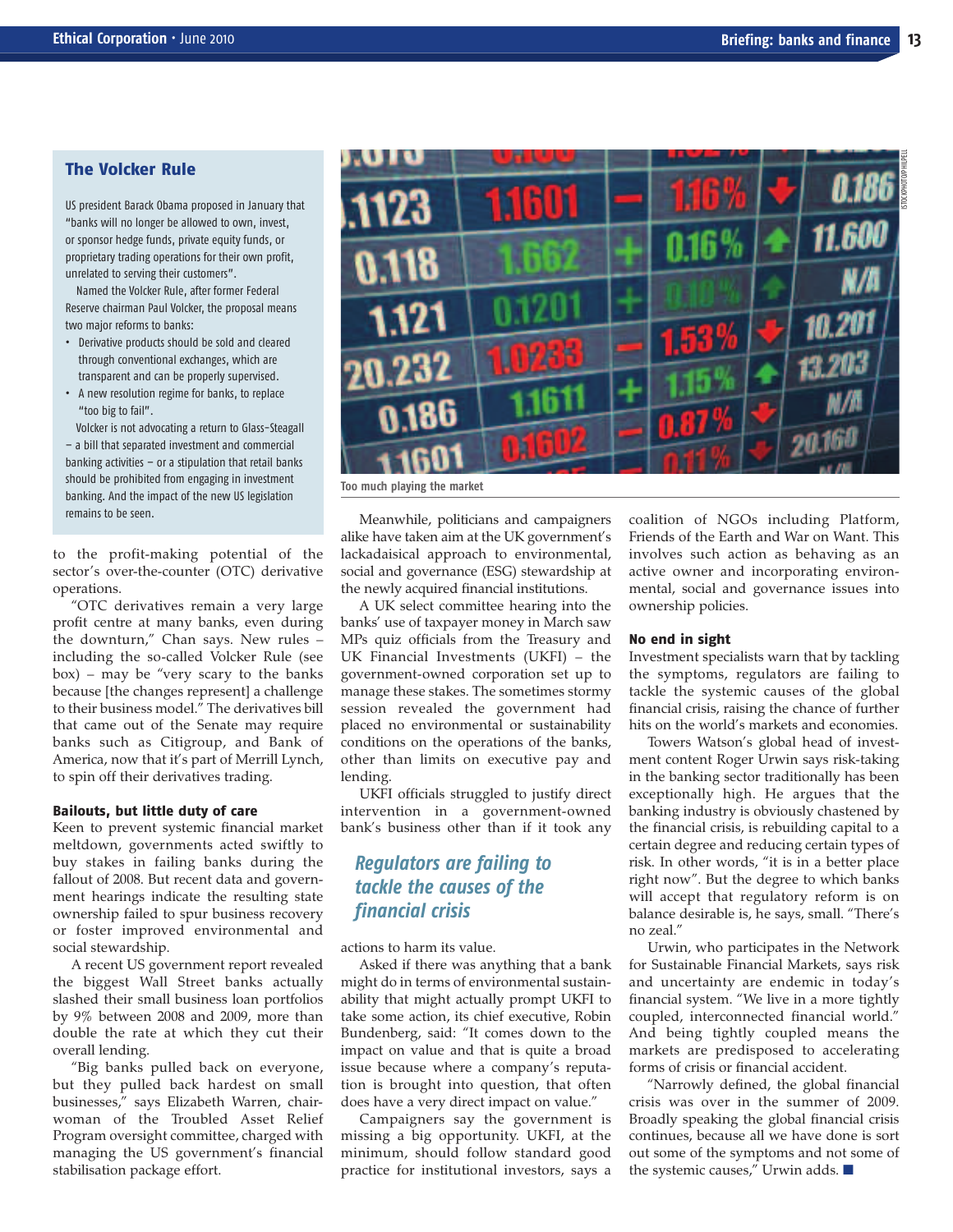

## Banks and bankers The search for brand revival

#### By Oliver Wagg

### Some financial institutions have taken the opportunity of the banking crisis to re-evaluate policies and business models. But is there really a change in culture?

Trust is everything in banking. The global financial crisis of the past three years has jeopardised that most valuable of commodities. The hard-won reputation of the financial sector dived to all-time lows in the wake of the credit crunch. And now – even with an economic recovery under way across most western economies – it may remain irrevocably damaged.

Many banks have resolutely set themselves on a course for recovery by developing and strengthening the corporate social responsibility and sustainability initiatives for which they were once so well known. Some have developed brand new programmes, while opening their vaults to customers and shareholders in a new spirit of transparency.

But few have radically changed the way they do business, which suggests that future systemic financial breakdowns could be inevitable.

Financially, banks are certainly on the road to recovery in the UK, one of the economies hit hardest by the fallout of the banking crisis.

Royal Bank of Scotland, bailed out by the UK taxpayer, reported a first-quarter loss in May, but it was the only major UK financial institution to do so. HSBC joined Barclays and Lloyds Banking Group in posting healthy profits.

In the UK, the credit crunch was quickly followed by a rise in customer complaints. Now high street banks face possible fines after UK's Financial Services Authority said in April that it was formally investigating the sector for mishandling customer complaints.

#### Serious complaints

The FSA hasn't named names, but says five banks have weaknesses processing grievances after reviewing lenders responsible for 70% of complaints it received.

Peter Vicary-Smith, chief executive of consumer advocacy group Which?, says the findings provide "another damning indictment of the banking industry, many of whose members consistently put sales before customer service".

RBS, for instance, was responsible for 2,557 new complaints received by the Financial Ombudsman Service in the second half of 2009, while the service received 9,952 new complaints about Lloyds in the same period.

Given the scale of the credit crisis and the impact on people's back pockets, this is hardly surprising, senior banking executives say.

Andrew Cave, head of corporate sustainability at RBS, admits the group's brand is "in a difficult place right now". But the bank's ignominious fall from grace is not borne out by sales data: last year RBS customers opened one million new savings accounts, 1.1m more current accounts and 80,000 mortgage accounts.

"This indicates the underlying strength that exists in the core businesses at RBS, and demonstrates that our employees' commitment to customer service is reaping rewards," RBS chairman Philip Hampton said in the bank's 2009 corporate responsibility report.

"I have always said that if we continue to deliver for our customers on a day-by day basis RBS will restore its reputation sooner than some commentators believe."

Cave admits banks have been under pressure. "But when you step back, if our products are delivered responsibly and efficiently, they are deemed to be socially useful."

Across Europe, banks once hailed for their corporate responsibility have suffered huge setbacks. For instance, public opinion surveys conducted last year indicated that Danish customers were among the least satisfied in Europe.

Danske Bank, the largest bank in Denmark, which has won accolades for its corporate responsibility programmes, was deeply affected by a general lack of trust, according to its 2009 corporate responsibility report.

Marion Swoboda, senior equity analyst at investment boutique Sustainable Asset Management, says that globally the banking sector has weathered the storm relatively well. She singles out pockets of best practice in Australia (particularly ANZ, Westpac and NAB), Spain (Santander and Banco Bilbao) and France (BNP Paribas and Credit Agricole).

One particular standout in the March 2010 DJSI World Index review was Italy's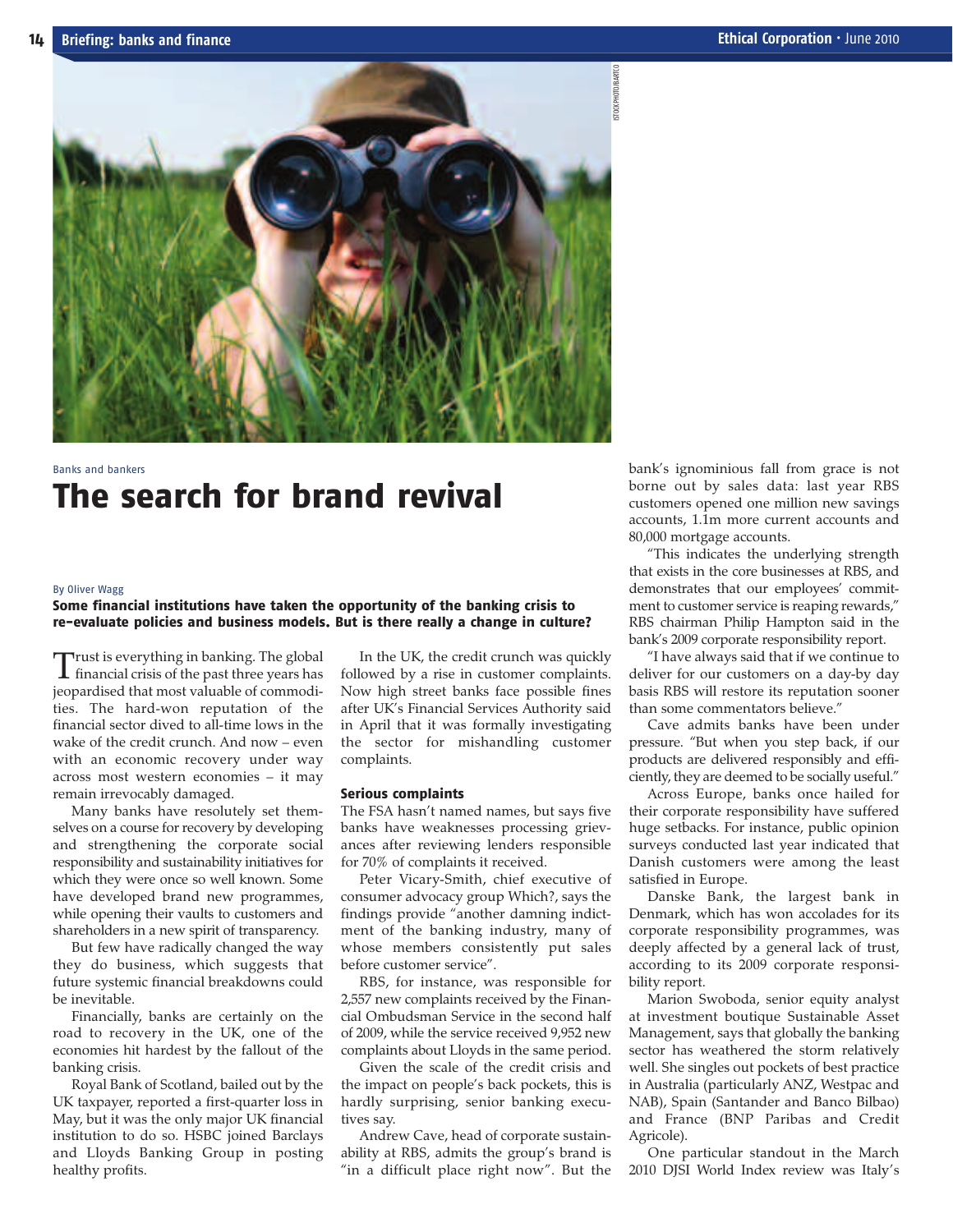Banca Monte dei Paschi di Siena (BMPS), which progressed a lot. Like the Australian banks, BMPS "really understands the importance of rethinking business strategy," Swoboda says.

"That might not get you points with the traditional analysts – having a more downto-earth, steady growth strategy as opposed to perhaps a focus on structured finance – but it is certainly the way forward."

Francesco Mereu, corporate responsibility manager at BMPS, says the bank's sustainability efforts are in reaction to a marked decline in trust and reputation of the banking sector in Italy.

"Regaining that trust is certainly the focus of our business plan for the next year," he says. Mereu is confident that the bank's CEO is keen is keen to prioritise sustainability objectives. The bank's new core project, set up over the past year, is simply named Sustainability – "the aim is to completely embed environmental, social and governance [ESG] aspects into our management cycle".

Mereu says sustainability will now be central to the overall business strategy, adding that the bank will use key metrics throughout the business to incentivise change.

BMPS was judged the best financial institution in the CSR Online Awards 2009, the annual ranking of the best online corporate responsibility communications conducted by financial communication consultancy Lundquist.

According to Lundquist, BMPS shows "remarkable sensitivity to corporate respon-

### Retail banks face rising complaints

The UK banking groups responsible for over 70% of customer complaints had a number of features in common.

- **•** Poorly designed staff incentive schemes.
- **•** Inadequate complaint handling by staff in branches and call centres, leading to inadequate investigation into the problems.
- **•** Poor decision-making and unsatisfactory correspondence with customers.
- **•** Complaint handling procedures that led to staff issuing multiple, repetitive responses to customers.
- **•** Failure to learn from previous complaints and to make changes to prevent similar complaints arising in the future.



**£4.15 owned by UK taxpayer**

sibility issues and uncommon completeness in reporting". The bank provides, Lundquist says, a high level of detail, with a great deal of relevant information from its corporate responsibility report available in different formats.

#### Opening up?

But have UK state-owned banks been forced into becoming more transparent and accountable since the government became a significant shareholder?

Royal Bank of Scotland, 83% owned by the state, has made some significant strides, according to Cave. "Clearly the new management team had to mark a change in culture. It fell to them to re-engage our stakeholders and win trust by being more open and disclosing more information," he says.

He adds: "Our stakeholders have to be able to track us, not just trust us." And so, RBS has moved to quarterly financial reporting, now discloses more financial information to give investors a much better feel, and includes detailed information of previous write-downs.

Lloyds Banking Group, 43% owned by the UK government, was unable to answer Ethical Corporation's questions. But in its 2008 corporate responsibility report, the bank said it had communicated a "shared set of values" since the government acquired a stake. "We have the opportunity to create one of the strongest and safest financial services companies in the world," the bank says in a section headed Rebuilding Trust.

In the wake of the global financial crisis and the ensuing credit crunch, banks now need to forge a much stronger contract with society.

Anne Søgaard Melchiorsen, head of corporate responsibility at Danske Bank, says that corporate responsibility and sustainability must have a much broader focus, and that they have to move even closer to the bank's core business.

"Beforehand you could have some 'nice

### *Banks need to forge a stronger contract with society*

to do' projects – perhaps some microcredit projects, some [investment] screenings etc – but now responsibility is about the core business," she says. And this means responsible lending, and how the bank acts as an adviser, she suggests.

Citigroup, one of the biggest banking groups in the world, says it has plotted a path to recovery through the provision of responsible finance in response to what customers want.

Pamela Flaherty, president and chief executive of the Citi Foundation and director of Citigroup's corporate sustainability, says group chief executive Vikram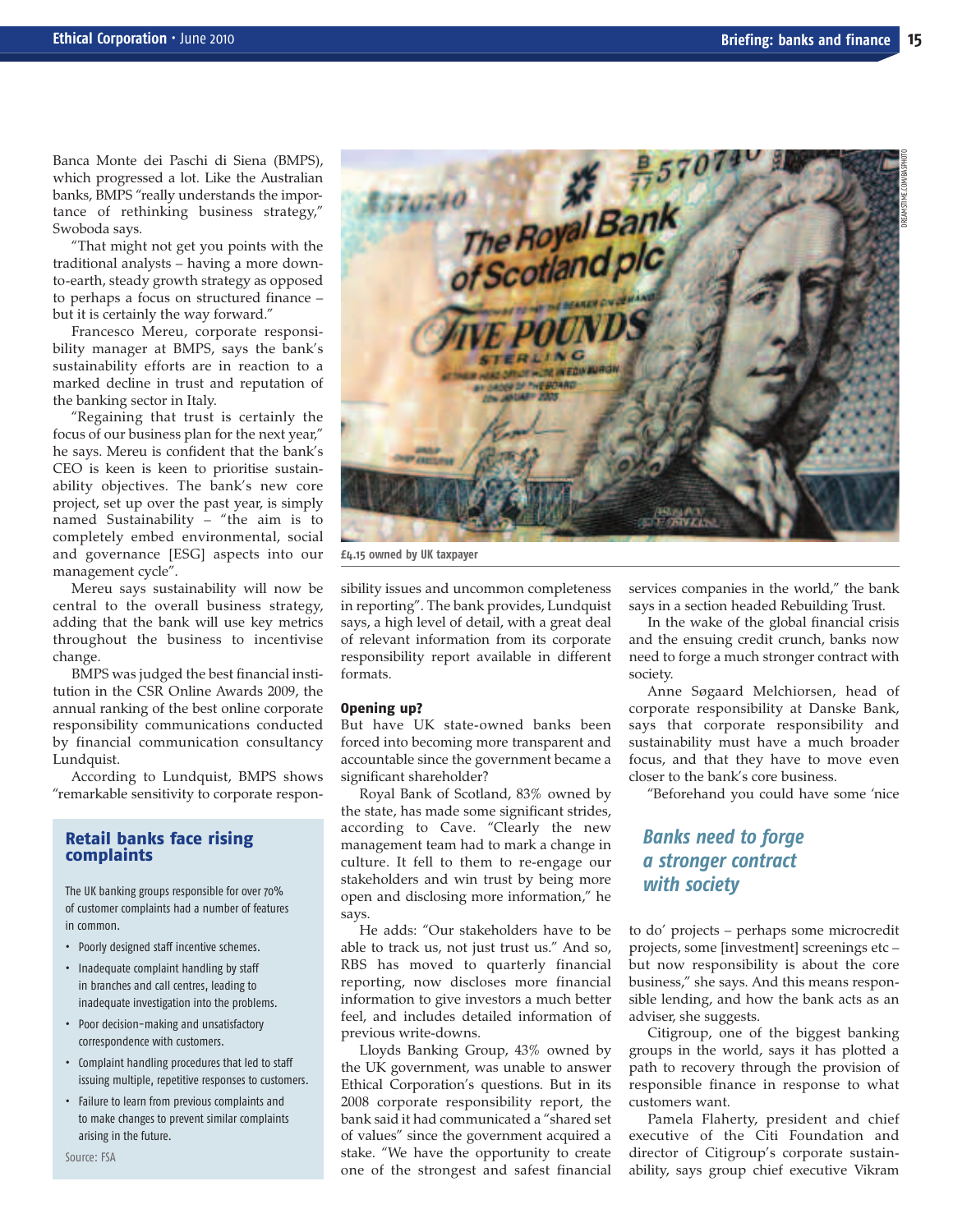

**Citi flying the responsible flag?**

Pandit talks a lot about finance that is "responsible and responsive to consumers".

"In the US, our CEO is constantly reinforcing the importance of a return to profitability through providing responsible finance. He has talked about the importance of Citi demonstrating it is contributing to the economic recovery of the country," Flaherty says.

For Citigroup, responsibility means direct action in the markets in which it operates. For example, since the start of the financial crisis in 2007 Citigroup has helped 824,000 consumers avoid foreclosure, Flaherty says.

In May Citigroup launched a \$200m Communities at Work Fund to fuel small business lending in low-wealth and lowincome US communities. The fund will provide financing to both non-profit and for-profit community development loan funds that will then lend to local businesses in low-income communities.

The bank will provide \$199m of capital through a combination of equity and loans, with the Calvert Foundation and Opportunity Finance Network contributing the balance.

Executive pay continues to be one of the most contentious issues following a crisis that many attributed to greed.

Tom Powdrill, head of communications

for UK corporate governance adviser PIRC, recently likened the market for high salaries and bonuses to a "remuneration arms race".

Lloyds' remuneration report may, depending on the performance of Lloyds' shares, see chief executive Eric Daniels net up to £6.2m in salary and bonuses over three years. Lloyds' remuneration report was approved by 90% of shareholders at its recent AGM.

Royal Bank of Scotland saw its remuneration package approved by 99% of its investors – a vote higher than in 2008. RBS chairman

### *Executive pay continues to be one of the most contentious issues*

Philip Hampton told shareholders at the AGM that the bank would listen to investor concerns over its new bonus scheme for senior executives, which could net chief executive Stephen Hester a maximum of £4.8m.

Meanwhile the head of HSBC's investment banking business, Stuart Gulliver, received in March the largest bonus paid by the bank: worth a whopping £9m. Gulliver, who in addition to running HSBC's global banking and markets business and its asset management arm is also head of the bank's operations in Europe and the Middle East, was paid the stock bonus in addition to his basic annual salary of £800,000.

HSBC, Barclays and Lloyds Banking Group did not respond to Ethical Corporation's repeated interview requests.

The British Bankers' Association takes a relaxed view of executive pay. "Banking is global in nature and highly competitive," says the BBA's Brian Capon. "The banking industry in the UK is a world leader and earns a great deal of income for the UK economy." He says that to retain this position the industry needs to compete internationally and that means employing the best people, and to "provide a competitive remuneration package."

Bevis Watts, head of UK business banking at sustainable bank Tridos, says banking culture is too wrapped up in excessive pay that is based on short-term targets. "We have had a financial system that has been entirely focused on short-term profit performance."

Watts suggests that at most, people look at business plan objectives for a bank over three to five years. "But in actuality everybody is focused on performance in the current financial year," he says.

### Greed culture

The blame rests with payment structures, Watts argues. "The way that bankers are remunerated has to change because it is an inherent part of this culture that supports this great nonsense of greed and chasing after an ever more unsustainable system," he says.

Martin Lawrence is head of research at governance advisory firm RiskMetrics in Melbourne, Australia. He is hopeful the global financial crisis alerted enlightened shareholders to excessive pay packages.

"The big issue is huge cash bonuses and guarantee for failure, but that's not confined to a bank, that's in all industries," Lawrence says. But he points out that in reality very few remuneration packages get turned over at AGMs.

Lawrence says there is hope that continual naming and shaming will rein in some excess. "Board directors are timid creatures on the whole. The threat of shareholder opposition can be enough to persuade them. At least that shows they are being responsive."

While pressure builds to limit executive pay, some institutions are attempting to leapfrog public outrage with innovative compensation packages.

Goldman Sachs said in late 2009 that it would pay top executives in restricted stock, a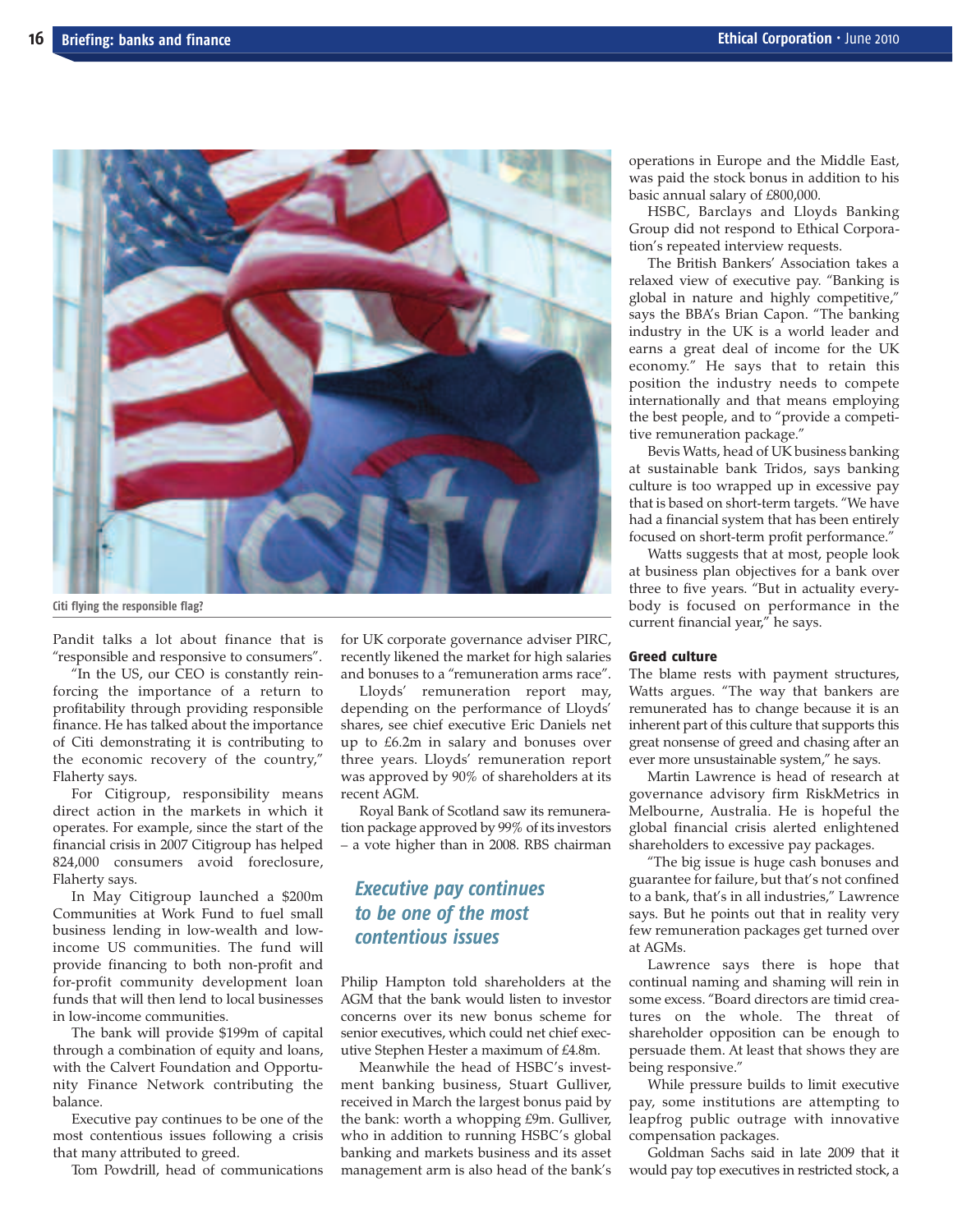### Ramping up responsibility in response to crisis

Some leading banks have boosted responsible practice as a response to the financial crisis.

- **• Royal Bank of Scotland**'s commitment to customer service has seen savings/mortgage accounts grow.
- **• Danske Bank** has developed a financial literacy programme, and wants CR at the core of operations.
- **• Citigroup** now helps customers avoid foreclosure and kick-starts microfinance for low income families.
- **• BMPS** has been lauded for its online corporate responsibility communications strategy.

scheme that will defer compensation expenses. The awards will consist of shares-atrisk that start vesting in 2010 and can't be sold for five years. Goldman, which has repaid with interest the \$10bn it received from the US Treasury, was derided for allocating a nearrecord \$16.7bn to pay employees in the first nine months of 2009 after benefiting from government support. Goldman Sachs did not respond to interview requests.

The crux of the problem, critics say, is that senior executives at mainstream banks are not on the whole incentivised to prioritise sustainable business practices.

Dutch financial services group ING is perhaps an exception, after announcing in April the integration of sustainability into the personal accountability and performance objectives of its senior management.

"To ensure that corporate responsibility is an integral part of our corporate strategy, our social, ethical and environmental objectives will be quantified and used as a measure of performance in the remuneration policy of the executive board's variable pay programme," the bank says.

### An ethical umbrella

Rabobank's head of corporate social responsibility, Richard Piechocki, says the Dutch bank – one of the 20 biggest banks in the world – was virtually insulated from the credit crunch.

The bank, which has a cooperative ownership structure, was founded over 110 years ago as a rural credit cooperative by Dutch farmers who sought to provide their rural communities with access to fair and sources of credit.

"Customers believed we were an island in a rough sea since we have very strong policies and avoid high-risk products,"



**Still big bonuses to be made at HSBC**

Piechocki says. Customers become members of the local cooperative Rabobank branch and have a say in how the bank is run through elected member councils, which feed into the broader governance network.

"We believe a company can only survive [in] the future if sustainability becomes a core part of the business – [if] there's a solid business case. Now you have to organise your operations in a sustainable way. Otherwise you lose to competition," Piechocki says.

Triodos, the Financial Times Sustainable Bank of the Year in 2009, has also benefited

### *Sustainable banking is impossible without transparency*

from its lending practices and alternative ownership. The bank says it finances companies, institutions and projects that "add cultural value and benefit to people and the environment", that this is done with the support of depositors and investors "who want to encourage corporate social responsibility and a sustainable society".

Bevis Watts says sustainable banking is based on three main tenets at the bank: how the money is used; transparency; and governance.

"We give an assurance to customers that we will only be supporting projects that can demonstrate they have a positive social and environmental impact," he says.

He argues that sustainable banking is impossible without transparency, "both in how you use the money – we have a Googlepowered website that you can search and see all the organisations supported by the bank – and in the products you offer customers".

With governance such a high priority, Triodos offers shares that are held in trust, with shareholders receiving depository receipts. Everybody has the right to elect a board of trustees to represent that trust. No organisation can own more than 10% of the bank's share capital, ensuring its independence.

With all this in place, Triodos achieved 30% growth across Europe last year as the mainstream banking sector contracted.

"The fact we are not exposed to the wholesale money markets has been the key to having that stability and ability to be able to lend," Watts says. He contrasts this with what many other banks have done: vastly leverage their balance sheets, borrowing and lending funds beyond what they can comfortably secure.

"They have become too big to have any responsibility for the risks that they run. We have ended up with a system that is too big to fail," he concludes. ■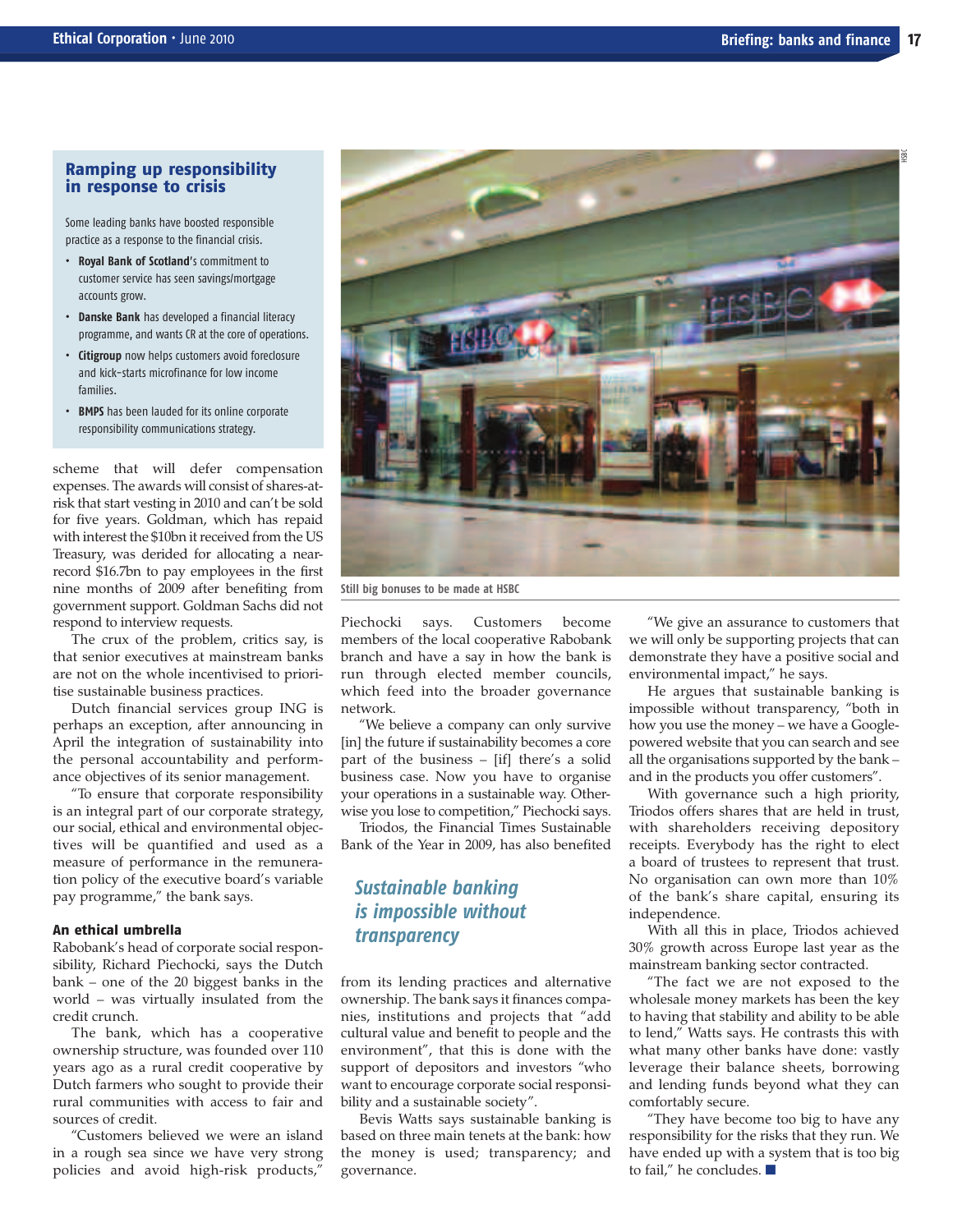

## Campaigning pressure Short-changed on bank reform

#### By Oliver Wagg

### Banking sector activists are concerned that the reforms being promised do not go far enough

The global financial crisis that triggered<br>the failure of some of the world's biggest and best-known banks has led to fervent calls for wholesale reform from investors and civil society alike.

But change has been sluggish and patchy at best. It has been held up by regulatory and political hurdles and the reluctance by the banks themselves – most of them beneficiaries of large public bailout packages – to search for and deploy alternative business models.

Many social justice and environmental campaigners see the financial sector's meltdown as a huge opportunity for fundamental reform of the way banks conduct their business. But most are worried that little has changed.

Ruth Tanner, campaigns and policy director at anti-poverty campaign group War on Want, says her organisation is extremely concerned that the public is not getting the fundamental change they are demanding. "At the moment we are seeing 'back to business as usual' and back to bonus culture and casino capitalism, which got us into this mess in the first place," she says.

She says that the City has been considered untouchable [by the UK government]. While some "tangible ideas" have been put forward over the last year, such as tackling

tax evasion and taxing the banks to fund development projects, "the banks have fought very, very hard against what we are calling for".

Johan Frinjs, coordinator of Banktrack – an international network of campaign groups – says the bank sector is actually moving in the opposite direction of reform. "You would expect after the turmoil that the banks would be looking at some very strong policies, but mainly they aren't and are quite defensive."

Tanner agrees the sector is not serious about changing its business practices. "All I have heard is PR spin on some very serious issues, such as investing in the arms trade." She says that UK banks have been effectively lobbying to oppose structural change that would be good for the economy and security, and "the rights of some of the world's poorest people".

#### Leveraging public ownership

Campaigners in the UK and the Netherlands are keen to persuade their governments to use their clout to reform state-owned banks. These include UK banks Royal Bank of Scotland (83% owned by the government) and Lloyds-TSB (43%), and ABN Amro, whose remnants were nationalised by the Dutch government after it was bought in 2007 by a consortium of RBS, Fortis and Santander.

The Dutch parliament released a report in May that encapsulates the lack of progress. The Report of the Parliamentary Committee Inquiry Financial System says the committee calls for "serious and critical reflection" by all parties involved in the financial system.

The report states that some of the important factors that served as the causes of the crisis in the financial system are still present, both in the structure of the system itself and in the culture and conduct of those within it. "These factors could once again cause problems in the financial system in the near future," it concludes.

And Banktrack's Frinjs says: "ABN Amro is planning to be the very same bank that it used to be, rather than something that has learnt from the monumental mistakes it made. The culture hasn't changed at all."

Banktrack recently published a major investigation into the business conduct of 49 global banks – Close the Gap – the third study of its kind designed to stimulate the development of world-class investment policies by the banking sector.

Despite the turmoil caused by the global financial crisis, the sector has developed more policies covering more sectors and sustainability issues. However, the overall quality of these policies "still leaves a lot to be desired", the author of the report Jora Wolterink says.

The key to all this lies in better transparency. One environment, social and governance researcher who preferred to remain anonymous pointed out that no banks report on their actual business. Miners and oil companies report on the impacts of their business, he says, but banks